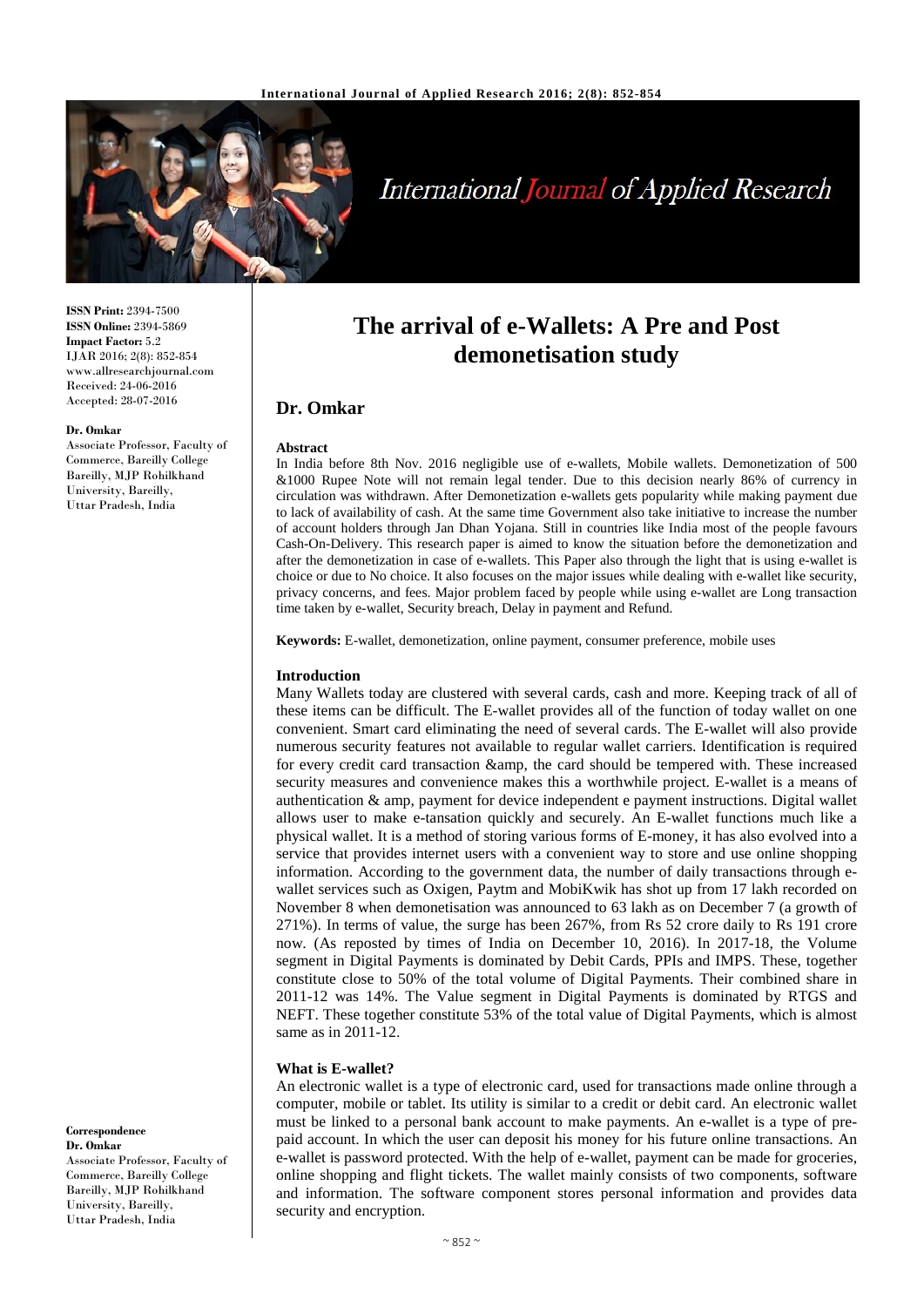The information component is a database of details provided by the user including their name, shipping address, payment method, amount to be paid, credit or debit card details, etc. For setting up an e-wallet account, the user needs to set up the software on his/her device, and enter the required relevant information. After making an online purchase, the e-wallet automatically fills the user's information on the payment form is. To activate the e-wallet, the user must enter their password. Once online payment is made, the consumer is not required to fill an order form on another website as the information is stored in the database and updated automatically.

# **Type of e-wallets**

- **Open wallet:** Open wallets are those which allow you to buy goods and services, withdraw cash and transfer funds to ATMs or banks. These services can only be launched jointly with one bank.
- **Semi-open wallet:** These are payment instruments that can be used to purchase goods and services on any card that accept merchant locations (point-of-sale terminals). These devices do not allow cash withdrawal or redemption by the holder.
- **Semi-closed wallet:** This is a wallet that can be used to purchase goods and services, as it is a payment instrument that is clearly repayable to merchants who are specifically accepting payment instruments. Contract with the issuer. This type of wallet does not allow cash withdrawal or redemption by the holder.
- **Closed wallet:** E-wallets have been around for a long time and their popularity is growing rapidly. Digital wallets have become payment banks in the e-commerce industry. SignPetPay Merchant offers specific closed wallet solutions that allow your customers to pay money on the move.

### **What is Demonetization?**

Demonetization is the act of removing a unit of its status as a statutory tender. It is when a change occurs that the current money or forms are removed from circulation and retired, often replaced with new notes or coins. Sometimes, a country completely replaces the old currency with the new currency. The opposite of demonetisation is demonetisation, in which a form of payment is reinstated as a legal tender. Removing the legal tender status of a unit of currency is a massive intervention in an economy because it directly affects the medium of exchange used in all economic transactions. It can help stabilize existing problems, or it can cause chaos in the economy, especially if suddenly or without warning. He said, demonetisation is done by nations for many reasons.

# **E-wallet in India**

There are several e-payment company run in India. This all are the digital payment platforms situated in pre and post demonetisation in India and all app are helps and make easy to payment through online. This are the as follows:-

#### **1. Freecharge**

It is an Indian digital marketplace for financial services located in Gurugram, Haryana, India. Free charge services are available in many financial instruments including savings, payments, insurance, and investment and lending.

#### **2. Amazon pay**

Amazon Pay is an online payment processing service owned by Amazon. Launched globally in 2007 and in India in 2017, Amazon Pay utilizes Amazon's consumer base and gives users the option to pay with their Amazon accounts on external merchant websites, including apps such as BigBazar.

# **3. Paytm**

Paytm is one of the largest mobile commerce platforms in India, offering digital wallets to its customers to store money and make quick payments. Launched in 2010, Paytm operates on a semi-closed model and has a mobile market, where a customer can load money and pay merchants who have operational tie-ups with the company.

## **4. Citi master pass**

Citi Bank India and MasterCard have recently launched 'Citi MasterPass', India's first global digital wallet for online shopping. Using this, Citibank debit and credit card customers become the first in this country to be able to shop over 250,000 e-commerce merchants.

#### **5. Google pay**

As their part of the Google ecosystem they have grown their user base really quickly, despite being a late entrant. With Google Pay you can send money to friends, pay bills and buy online, recharge your phone.

# **6. ICICI Pocket**

Pocket by ICICI is a digital bank that provides a mobile wallet for its customers. It provides the facility to use any bank account in India to fund your mobile wallet and pay for transactions.

### **7. MobiKwik**

MobiKwik is an independent mobile payment network that connects 25 million users with 50,000 retailers and more. This mobile wallet allows its users to add money using debit, credit card, net banking and even doorstep cash collection service, which is used to recharge, utility bills and shop at market places. can be done.

### **8. Yono SBI**

This mobile wallet application was launched by State Bank of India to allow users to transfer money to other users and bank accounts, pay bills, recharge, book for movies, shop in hotels Can be done.

#### **9. BHIM APP**

BHIM (Bharat Interface for Money) is a mobile payment app developed by National Payments Corporation of India (NPCI) based on Unified Payments Interface (UPI).

#### **10. Phonepe**

PhonePe was launched in 2015 and was able to cross 100 million downloads in just 4 years. From UPI payment to recharge, from money transfer to online bill payment, you can do all this on PhonePe.